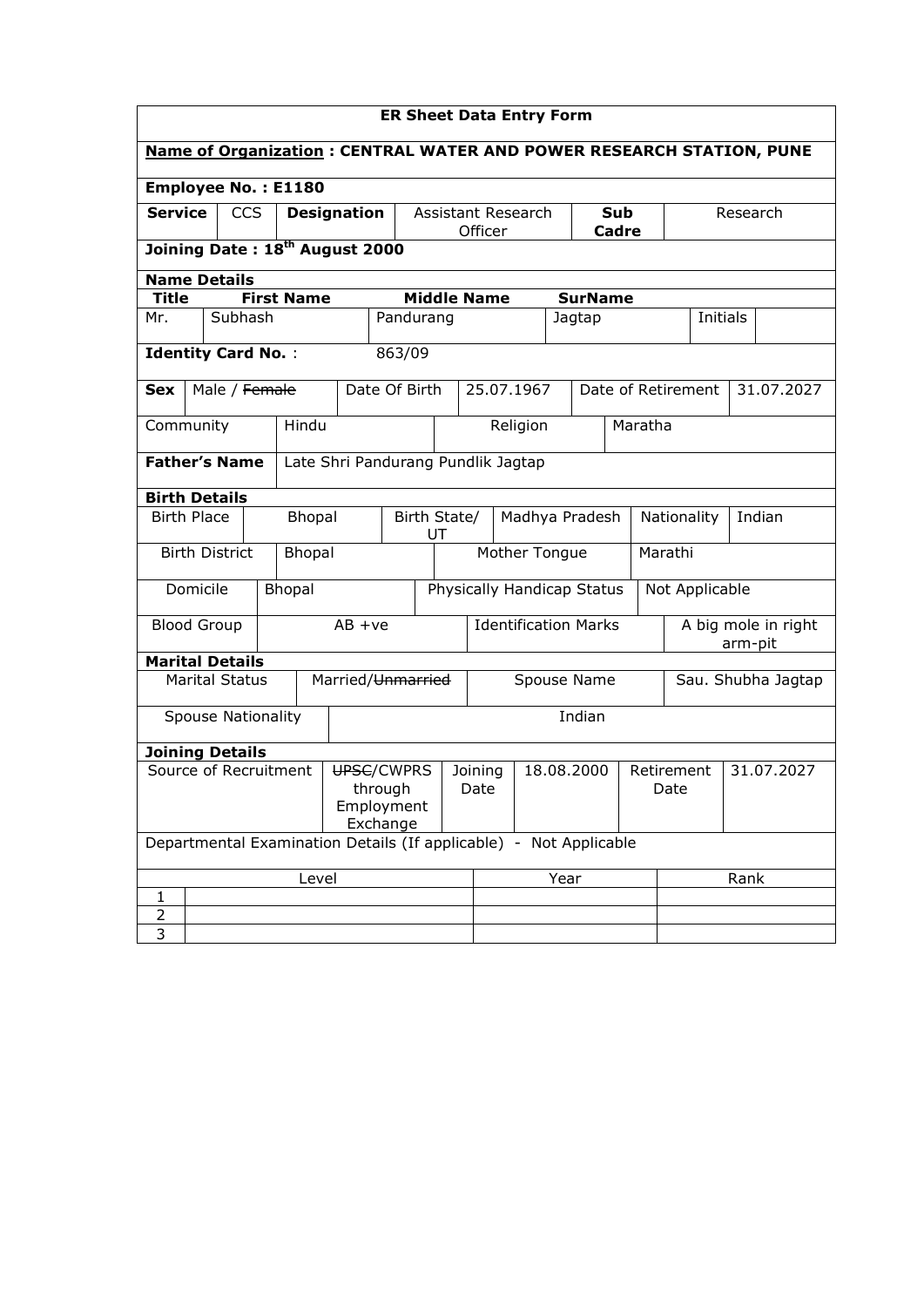| Remarks (if any)            |                  |      |              |              |
|-----------------------------|------------------|------|--------------|--------------|
| Languages known             |                  |      |              |              |
|                             | Name of Language | Read | <b>Write</b> | <b>Speak</b> |
| Indian Languages 1<br>Known | Marathi          | Yes  | Yes          | Yes          |
| $\overline{2}$              | Hindi            | Yes  | Yes          | Yes          |
| 3                           | English          | Yes  | Yes          | Yes          |
| $\overline{4}$              |                  |      |              |              |
| 5                           |                  |      |              |              |
|                             |                  |      |              |              |
| Foreign Languages<br>Known  | N.A.             |      |              |              |
| $\overline{2}$              |                  |      |              |              |
| 3                           |                  |      |              |              |

## Details of deputation (if applicable)

| Name of the Office | Post held at that<br>time in parent office | Name of post<br>(selected for<br>deputation | Period of deputation |      |  |  |  |  |
|--------------------|--------------------------------------------|---------------------------------------------|----------------------|------|--|--|--|--|
|                    |                                            |                                             | Since                | From |  |  |  |  |
| Not applicable     |                                            |                                             |                      |      |  |  |  |  |

## Details of Foreign Visit

| SI.<br>No. | Place of Visit | Date of<br>visit | Post held at<br>that time | Whether it<br>is a<br>personal or<br>official visit | Details of visit |  |  |  |  |  |  |
|------------|----------------|------------------|---------------------------|-----------------------------------------------------|------------------|--|--|--|--|--|--|
|            | Not applicable |                  |                           |                                                     |                  |  |  |  |  |  |  |

## Transfer/Posting Detail (if applicable)

| Place                                                                                           | Period of posting |            |  |  |  |  |
|-------------------------------------------------------------------------------------------------|-------------------|------------|--|--|--|--|
|                                                                                                 | Since             | From       |  |  |  |  |
| Worked as Junior Engineer<br>in Deptt. of Lighthouses &<br>Lightships, Ghatkopar (E),<br>Mumbai | 01.09.1997        | 17.08.2000 |  |  |  |  |